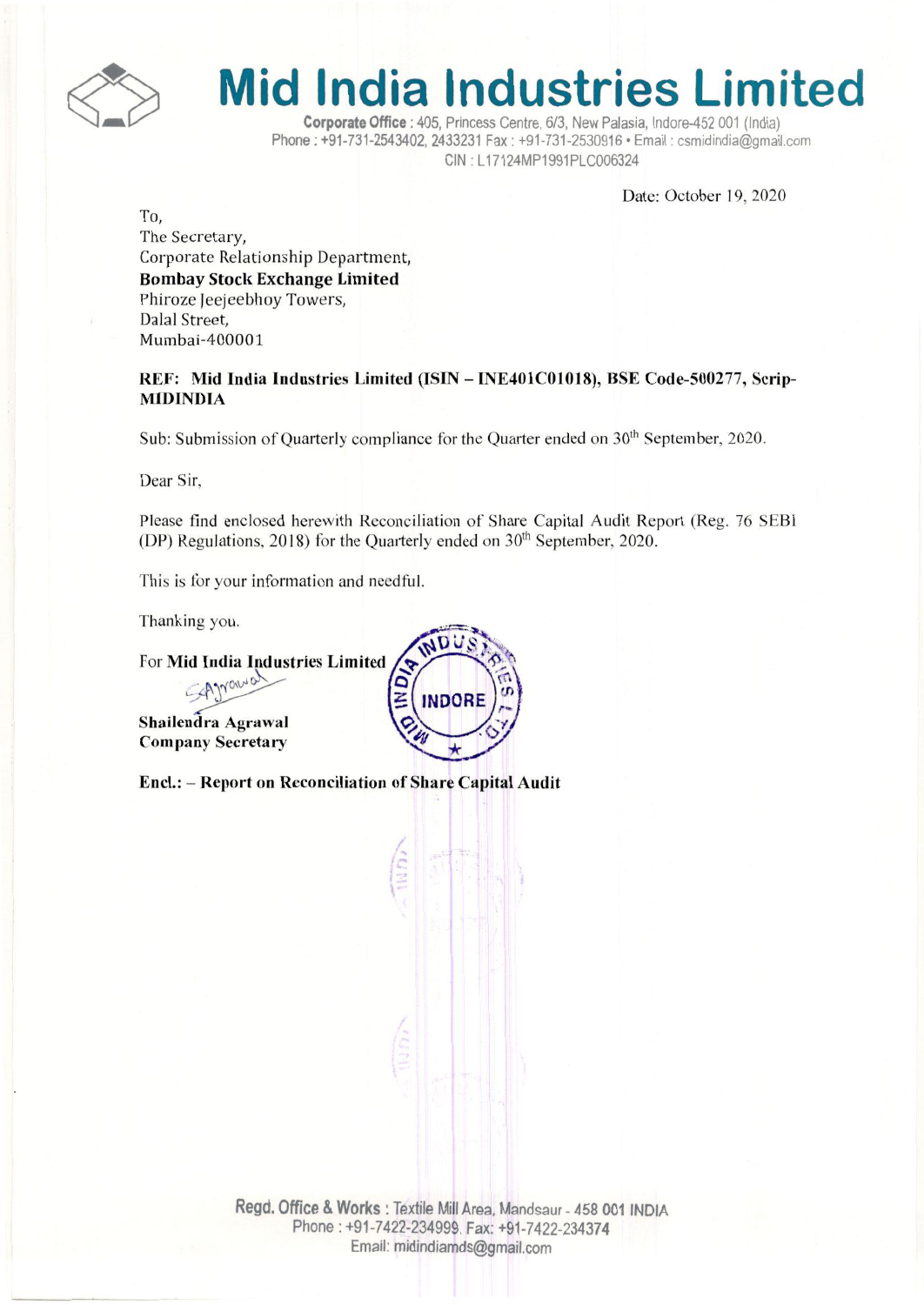

122. Krishna Business Centre, 11,P.U. 4, Next to Medanta Hospital, Rasoma Square, Indore - 452010 (M.P.) | Ph.: (0731) 4266708, 4959087

L N Joshi M. Com., LL.B. (Hons), FCS *lnsotvency Professional*

> Cell +91 94250 60308 E-mail lnjoshics@gmail.com

To, The Board of Directors MID INDIA INDUSTRIES LIMITED Adm Office: 405, Princess Center, *6/3,* New Palasia, Indore (M.P, )-452001

## CERTIFICATE OF RECONCILIATION OF SHARE CAPITAL AUDIT

We have examined all relevant Books, Registers, Forms. Documents and papers maintained by MID INDIA INDUSTRIES LIMITED (hereinafter referred to as 'the Company') and its Registrar & Share Transfer Agent ANKIT CONSULTANCY PRIVATE LIMITED having office at 60, Electronic Complex, Pardeshipura, Indore (M.P.) for the purpose of issuing Reconciliation of Share Capital Audit Certificate, in accordance with Circular No. D & *CC/FITTC/CIR-16/2002* dated December 31st 2002 (Amended vide Circular No. CIR/MRD/DP/30/2010 dated 06-09-2010) issued by the Securities and Exchange Board of India for the quarter ended 30<sup>th</sup> September, 2020.

In our opinion and to the best of our knowledge and according to the information and explanations given to us and based on such verification as considered necessary, we hereby certify that

|                | For Quarter Ended                                                     | 30 <sup>th</sup> September, 2020                                                                        |
|----------------|-----------------------------------------------------------------------|---------------------------------------------------------------------------------------------------------|
| $\overline{2}$ | <b>ISIN</b>                                                           | INE401C01018                                                                                            |
| $\overline{3}$ | Script Code                                                           | BSE:- 500277                                                                                            |
| $\overline{4}$ | Face Value                                                            | Rs. 10/- each                                                                                           |
| 5              | Name of the Company                                                   | <b>MID INDIA INDUSTRIES LIMITED</b>                                                                     |
| 6              | Registered Office, Telephone No.                                      | Station,<br>Textile Mill Area, Near Railway<br>Mandsaur (M.P.)-458001<br>Tel. No.: 07422-234999, 405139 |
| 7              | Correspondence Address, Telephone<br>No.                              | 405, Princess Center, 6/3, New<br>Palasia,<br>Indore (M.P.) 452001<br>Tel. No.: 0731-2433231, 2543402   |
| 8              | <b>Email Address</b>                                                  | csmidindia@gmail.com                                                                                    |
| 9              | Name of Stock Exchanges where the<br>Company's securities are listed: | <b>BSE Limited, Mumbai</b>                                                                              |



MID (NOlA INDUSTRIES LIMITED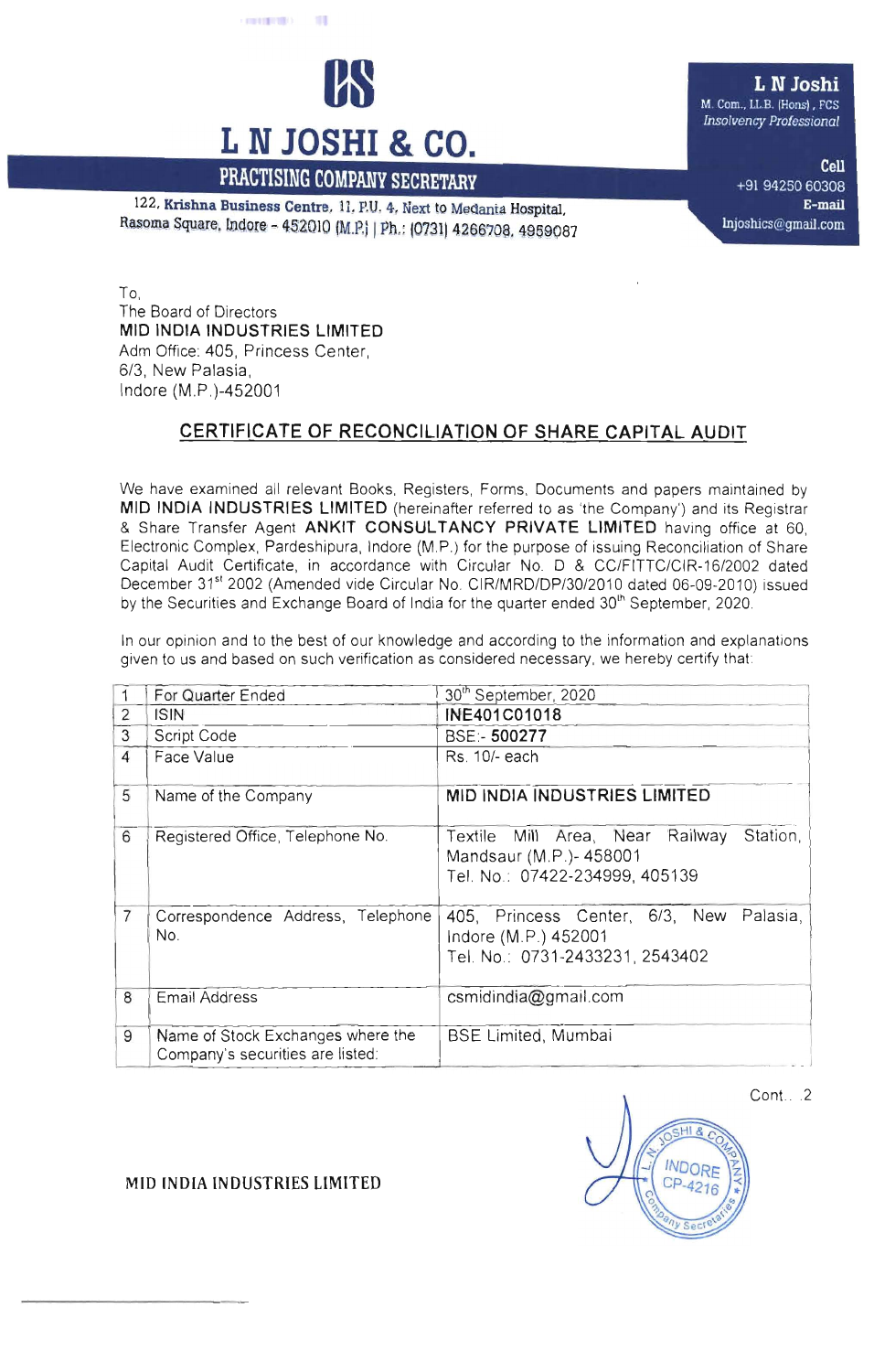| 10 | Issued Capital (in Rs.) |          | Number of Shares   % of Total Issued Capital |
|----|-------------------------|----------|----------------------------------------------|
|    | Rs. 16,30,00,000/-      | 16300000 | 100                                          |

|                 | Listed Capital (Excitative Wise)    |          |        |  |
|-----------------|-------------------------------------|----------|--------|--|
|                 | (As per Company's record)           |          |        |  |
|                 | Bombay Stock Exchange Ltd, Mumbai   | 16300000 | 100    |  |
| 12              | Held in dematerialized form in CDSL | 4947852  | 30.35% |  |
| 13 <sup>°</sup> | Held in dematerialized form in NSDL | 5859478  | 35.95% |  |
| 14              | Physical*                           | 5492670  | 33.70% |  |
| 15              | Total No. of Shares (12+13+14)      | 16300000 | 100%   |  |

| 16    | Reasons for difference if any, between             | Nil | Nil |
|-------|----------------------------------------------------|-----|-----|
| (i)   | (10811)                                            |     |     |
| (ii)  | Reasons for difference if any, between<br>(108.15) | Nil | Nil |
| (iii) | Reasons for difference if any, between<br>(11815)  | Nil | Nil |

17. There is no change in share capital during the quarter ended 30<sup>th</sup> September, 2020.

18. Register of Members is updated (yes/no) YES (maintained by R & STA) if not updated up to which date

19 Reference of previous quarter with regard to excess dematerialized shares, if any, N.A.

20. Has the Company resolved the matter mentioned in point No. 19 above in the current quarter?<br>If not reason why? N.A. If not reason why?

21. All the dematerialization requests received during the quarter ended  $30<sup>th</sup>$  September, 2020 have been duly confirmed within 21 days.

22. As on the date of this certificate, there are no cases of demate request received during the quarter ended 30<sup>th</sup> September, 2020 pending for confirmation beyond 21 days.

23. Name, Telephone & Fax No. of the Compliance officer of the Company:

Mr. Shailendra Agrawal (A25819) Company Secretary & Compliance Officer 405, Princess Center, 6/3, New Palasia, Indore (M.P.) 452001 Phone No: 0731-2433231, 2543402 E-Mail: csmidindia@gmail.com

 $HI$   $g$ **INDORE** CP-4216 Cont ... 3

MID INDIA INDUSTRIES LIMITED